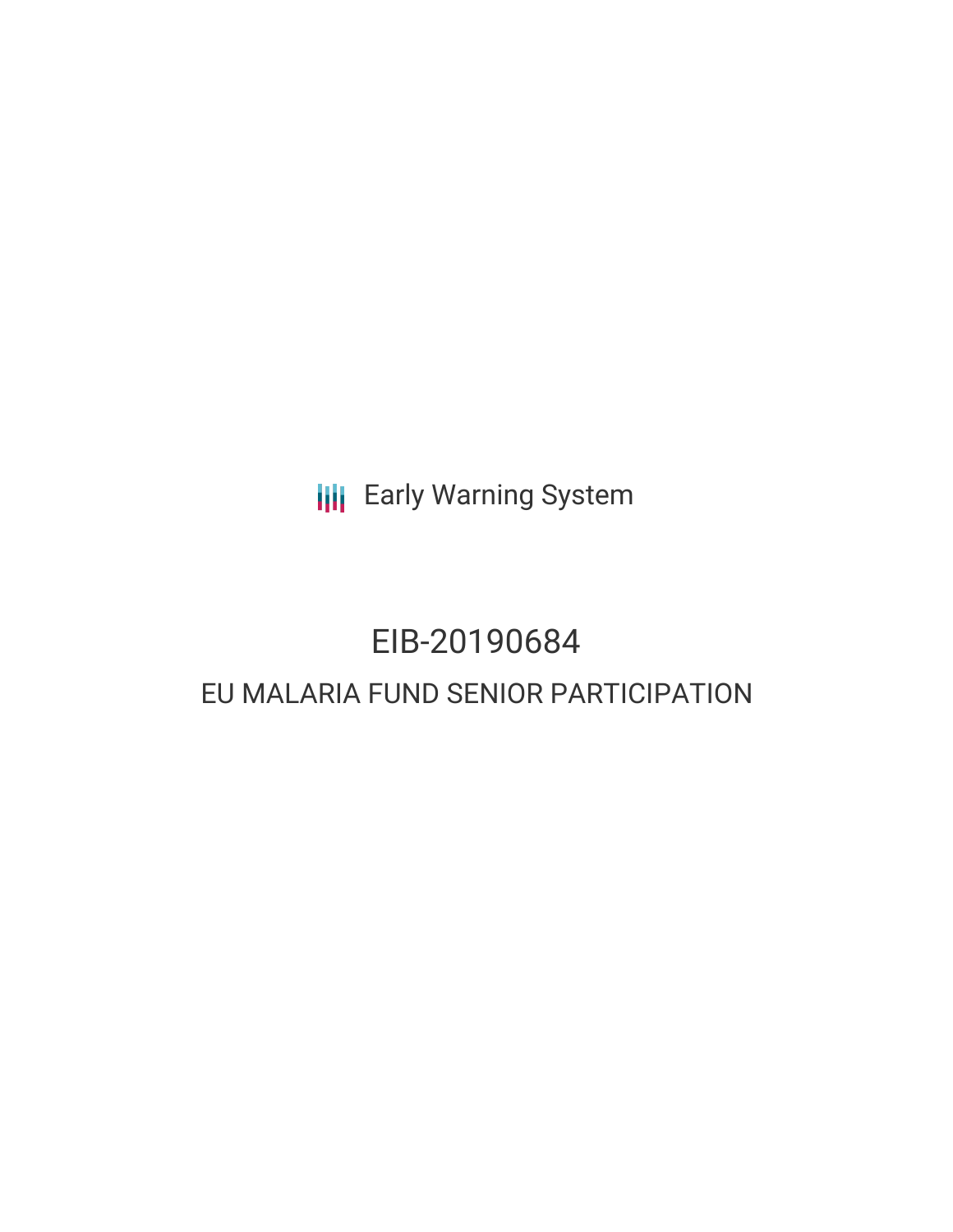#### **Quick Facts**

| <b>Financial Institutions</b>  | European Investment Bank (EIB)           |
|--------------------------------|------------------------------------------|
| <b>Status</b>                  | Approved                                 |
| <b>Bank Risk Rating</b>        | U                                        |
| <b>Voting Date</b>             | 2019-12-12                               |
| <b>Borrower</b>                | <b>INVESTITIONSBANK BERLIN</b>           |
| <b>Sectors</b>                 | Education and Health, Industry and Trade |
| <b>Investment Type(s)</b>      | Loan                                     |
| <b>Investment Amount (USD)</b> | \$33.55 million                          |
| <b>Loan Amount (USD)</b>       | $$33.55$ million                         |
| <b>Project Cost (USD)</b>      | \$95.06 million                          |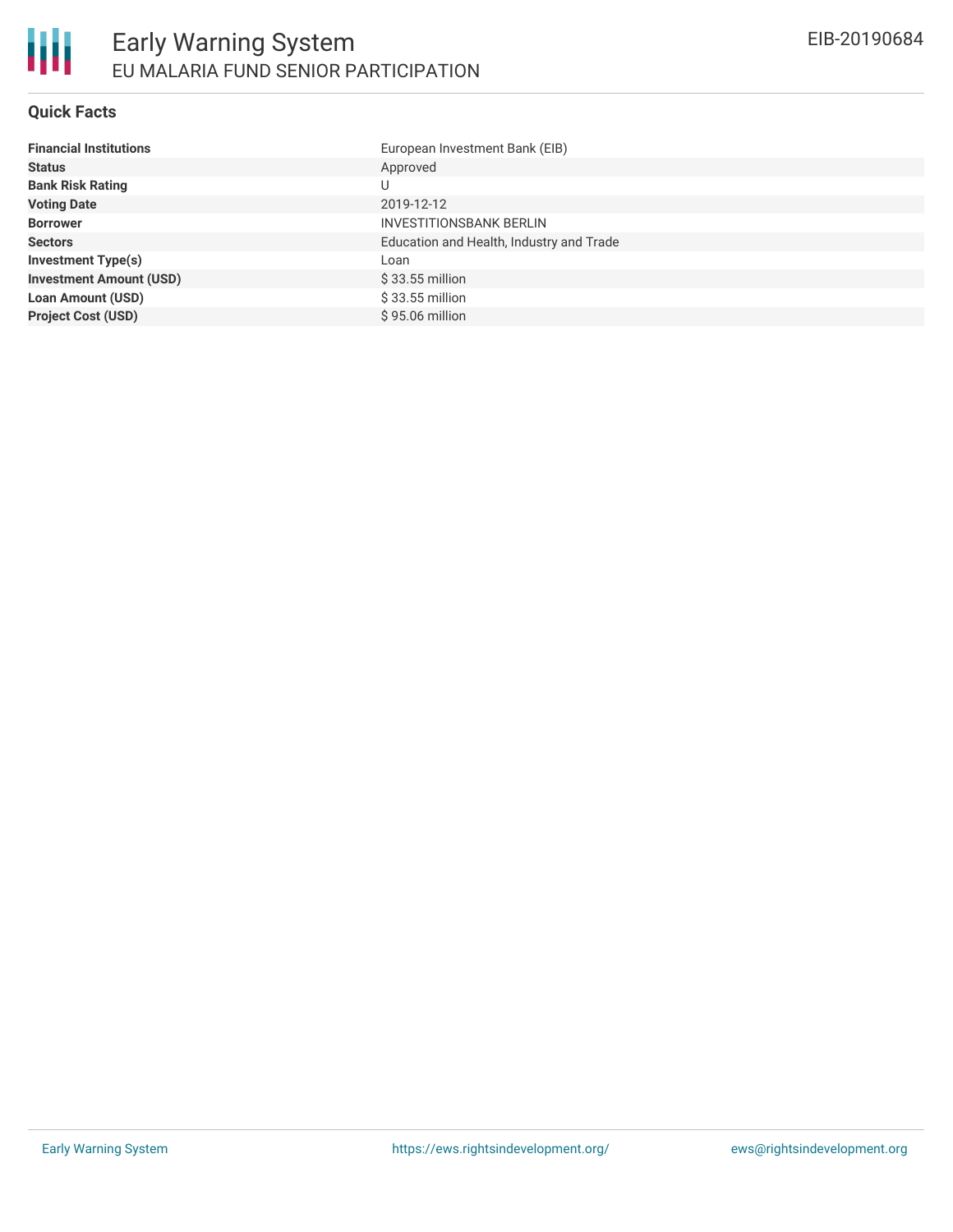

### **Project Description**

According to EIB website, the Fund's objective is to finance R&D investments in a portfolio of innovative assets against malaria, one of the most lethal infectious diseases mainly affecting low- and middle-income countries and in particular sub-Saharan Africa. The project supports the early- and late-stage development of novel vaccines, therapeutic drugs and diagnostic solutions, targeting different stages of the disease.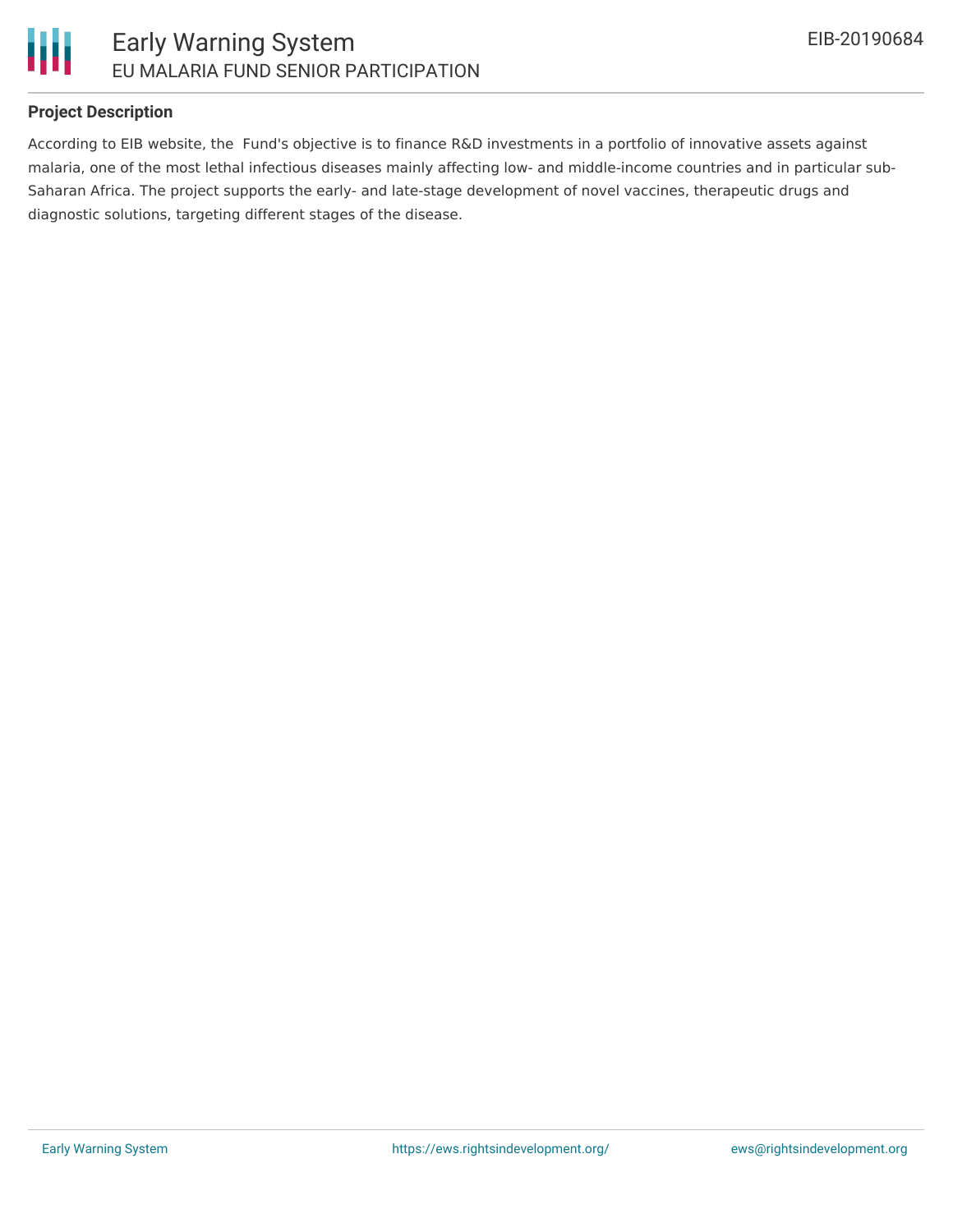## 冊 Early Warning System EU MALARIA FUND SENIOR PARTICIPATION

#### **Investment Description**

European Investment Bank (EIB)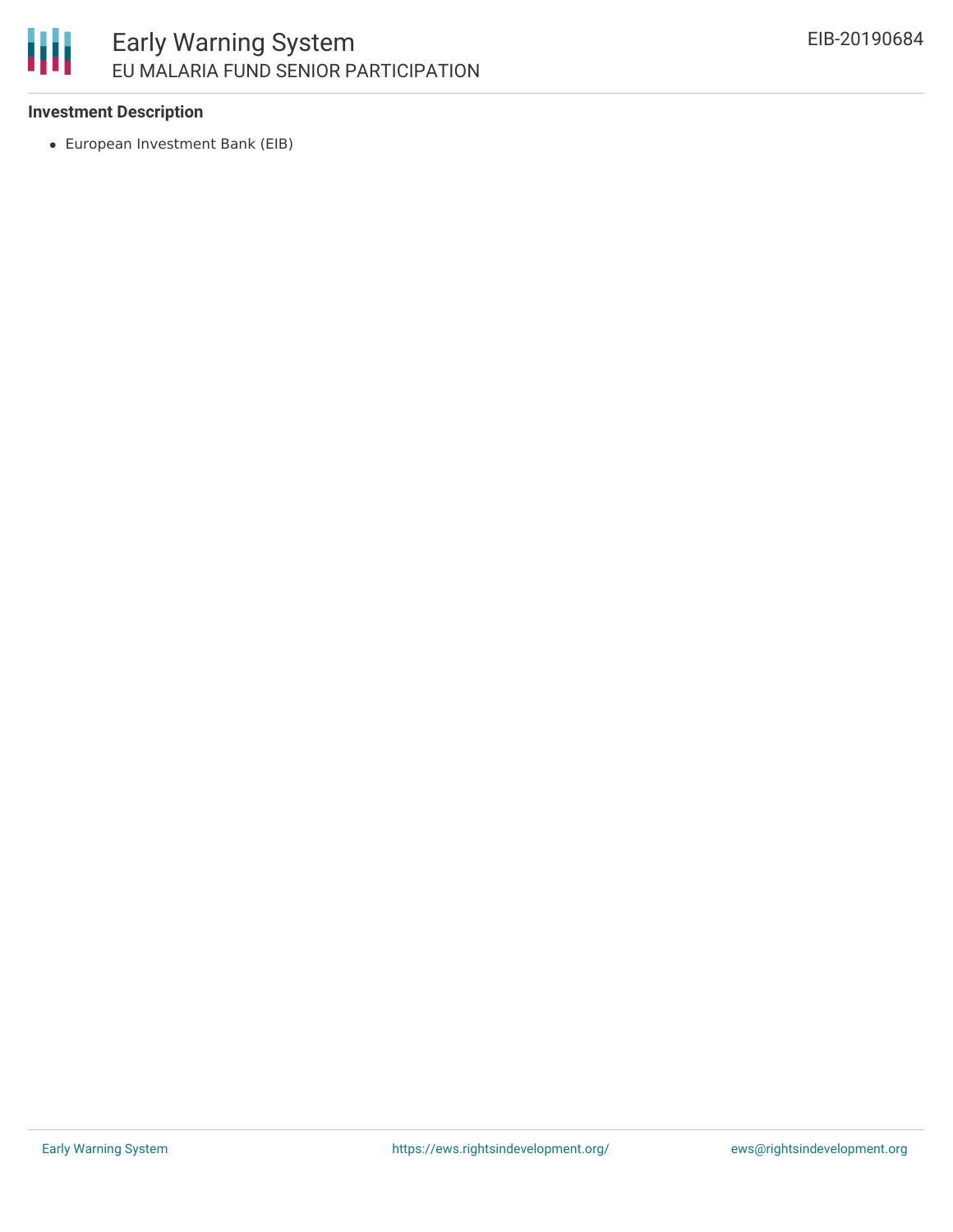### **Contact Information**

No contact information provided at the time of disclosure.

#### **ACCOUNTABILITY MECHANISM OF EIB**

The EIB Complaints Mechanism is designed to facilitate and handle complaints against the EIB by individuals, organizations or corporations affected by EIB activities. When exercising the right to lodge a complaint against the EIB, any member of the public has access to a two-tier procedure, one internal - the Complaints Mechanism Office - and one external - the European Ombudsman. A complaint can be lodged via a written communication addressed to the Secretary General of the EIB, via email to the dedicated email address complaints@eib.org, by completing the online complaint form available at the following address: http://www.eib.org/complaints/form, via fax or delivered directly to the EIB Complaints Mechanism Division, any EIB local representation office or any EIB staff. For further details, check:

http://www.eib.org/attachments/strategies/complaints\_mechanism\_policy\_en.pdf

When dissatisfied with a complaint to the EIB Complaints Mechanism, citizens can then turn towards the European Ombudsman. A memorandum of Understanding has been signed between the EIB and the European Ombudsman establishes that citizens (even outside of the EU if the Ombudsman finds their complaint justified) can turn towards the Ombudsman on issues related to 'maladministration' by the EIB. Note that before going to the Ombudsman, an attempt must be made to resolve the case by contacting the EIB. In addition, the complaint must be made within two years of the date when the facts on which your complaint is based became known to you. You can write to the Ombudsman in any of the languages of the European Union. Additional details, including filing requirements and complaint forms, are available at: http://www.ombudsman.europa.eu/atyourservice/interactiveguide.faces